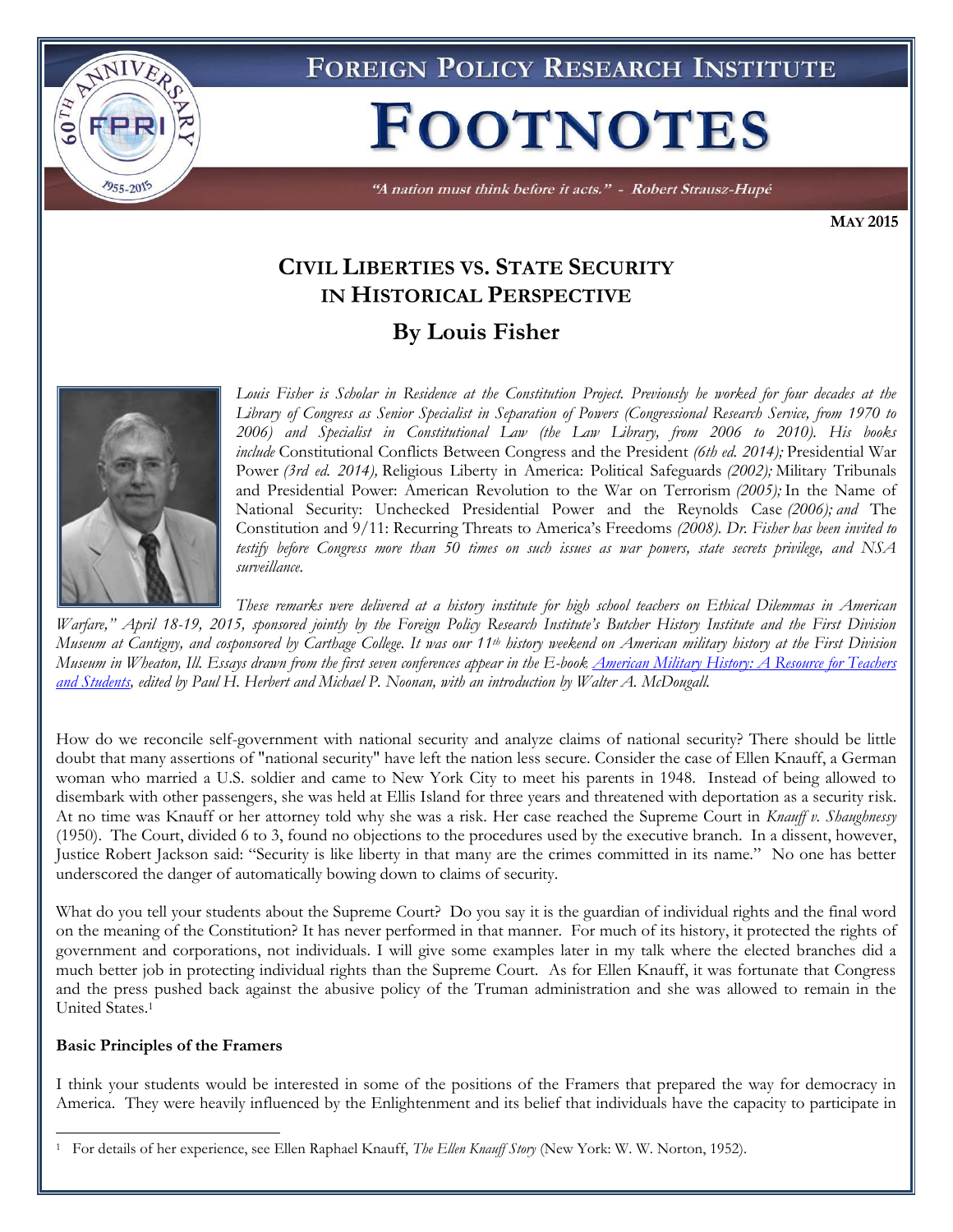self-government. Long before the Declaration of Independence, Americans learned how to run their lives, hold meetings to discuss public issues, and find ways to forge a consensus of what needed to be done in their community. James Madison believed that an individual "has property in his opinions and in the free communication of them." Property to Madison included religious opinions, personal safety and liberty, and an individual's free use of one's faculties and "free choice of the objects on which to employ them." Of course by faculties he did not mean a teaching staff. He meant powers of the mind and natural aptitude. Conscience, Madison said, "is the most sacred of all property." Invading someone's conscience was a greater violation than invading a person's home.<sup>2</sup> In Federalist No. 10, he spoke of the "diversity in the faculties of men, from which the rights of property originate." The protection of those faculties, he said, "is the first object of government."

In a concurring opinion in *Whitney v. California*, 274 U.S. 357 (1927), Justice Louis Brandeis reminded us of those values. The Framers believed that "the final end of the State was to make men free to develop their faculties; and that in its government the deliberate forces should prevail over the arbitrary." The purpose of government was not to crush independent thought but to encourage it. The Framers valued liberty "both as an end and as a means. They believed liberty to be the secret of happiness and courage to be the secret of liberty. They believed that freedom to think as you will and to speak as you think are means indispensable to the discovery and spread of political truth; that without free speech and assembly discussion would be futile; that with them, discussion affords ordinarily adequate protection against the dissemination of noxious doctrine; that the greatest menace to freedom is an inert people; that public discussion is a political duty; and that this should be a fundamental principle of the American government."

#### **Lessons in the George Washington Administration**

Although George Washington was a revered figure, it is interesting that in his two terms of office he learned that the public has a right to put limits on what government may do. In 1793, he issued what has come to be known as the Neutrality Proclamation. It warned Americans to avoid any involvement in taking sides in the war between France and England. He instructed law officers to prosecute all persons who violated his proclamation. However, when these cases were brought into court, jurors balked at a presidential initiative to punish individuals. Insisting that criminal law required congressional action through the regular legislative process, jurors made it clear they would acquit any individual charged with acting contrary to the proclamation. In England, perhaps the king could issue legally binding proclamations, but America was committed to selfgovernment and separation of powers. Jurors asserted their independent right to safeguard constitutional principles.<sup>3</sup>

Unable to cite statutory support to justify actions in court, the administration dropped other prosecutions.<sup>4</sup> Washington then turned to Congress for statutory authority. He presented the matter to lawmakers, stating that it rested with "the wisdom of Congress to correct, improve, or enforce" the policy set forth in his proclamation.<sup>5</sup> Congress passed the Neutrality Act of 1794, providing the administration the legal authority it needed to prosecute and punish individuals who violated national policy.<sup>6</sup>

President Washington ran into another problem with self-government: should citizens be allowed to meet and discuss public policy? It may seem surprising to us today, but Washington had no patience with citizens who engaged in public discussion about national policy, particularly when they raised objections. To understand his reaction, we have to recall that on March 3, 1791, Congress enacted a federal excise tax on spirits distilled within the United States. Excise taxes had a long history of inflaming the public and provoking protests.<sup>7</sup> To American farmers, converting grain into alcohol "was considered to be as clear a national right as to convert grain into flour."<sup>8</sup> Beginning in September 1791, the resistance to the excise tax grew violent. Excise agents who attempted to collect revenue were seized, tarred and feathered, and stripped of horse and money.<sup>9</sup>

<sup>2</sup> Madison's essay on property appeared in The National Gazette on March 29, 1792 and is reprinted in 6 The Writings of James Madison 101-03 (Gaillard Hunt, ed.).

<sup>3</sup> Francis Wharton, State Trials of the United States during the Administrations of Washington and Adams 84-85 (1849); Henfield's Case, 11 F. Cas. 1099 (C.C. Pa. 1793) (No. 6,360).

<sup>4</sup> 2 John Marshall, The Life of George Washington 273 (1832).

<sup>5</sup> Annals of Cong., 3d Cong., 1-2 Sess. 11 (1793).

<sup>6</sup> 1 Stat. 381-84 (1794).

<sup>7</sup> Townsend Ward, "The Insurrection of the Year 1794, in the Western Counties of Pennsylvania," 6 Pa. Hist. Soc. Memoirs 119, 119-27 (1858).

<sup>8</sup> Id. at 126.

<sup>9</sup> Id. at 130-31.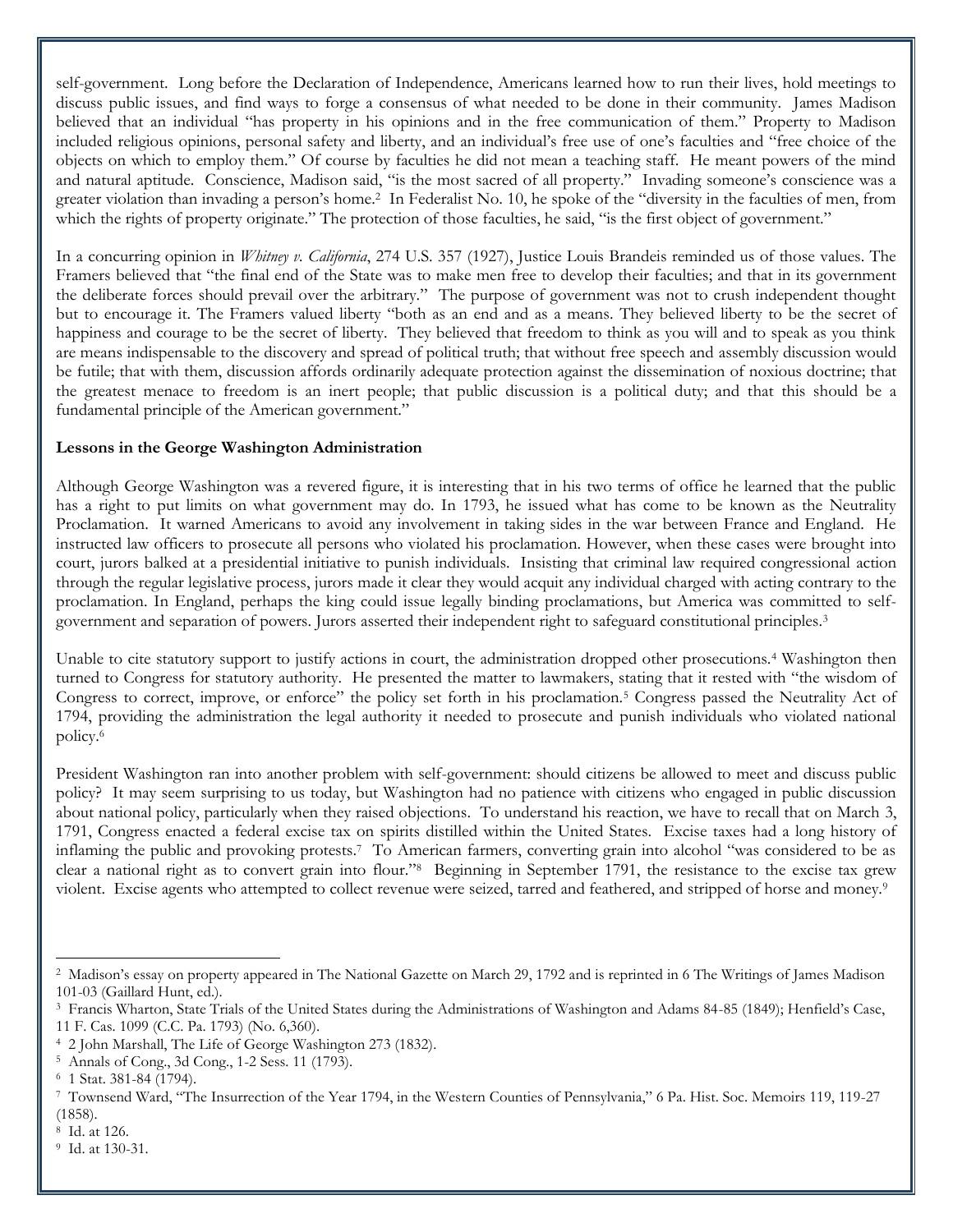By September 1792, President Washington learned that citizens in western Pennsylvania had used violence against federal officers attempting to collect duties on distilled spirits.<sup>10</sup> Concerned that the rebellion might spread to other states, he issued a proclamation on September 15, 1792, warning those who resisted the law that it was his duty "to take care that the laws be faithfully executed." He directed all courts, magistrates, and officers to see that the laws were obeyed and the public peace preserved.<sup>11</sup>

On August 7, 1794, Washington issued another proclamation, itemizing a long list of abuses against federal agents and stating that he had just put into effect the procedures of the Militia Act.<sup>12</sup> He provided Supreme Court Justice James Wilson the evidence needed to verify the rebellion and received from Wilson a certification that ordinary legal means were insufficient to execute national law.<sup>13</sup> Washington called upon the militias of four states to put down the rebellion.<sup>14</sup>

My story now turns from citizens who used violence against federal agents to citizens who merely wanted to discuss public policy in their homes and other places. In his response to the Whiskey Rebellion, President Washington publicly objected to citizens holding "certain irregular meetings" to express their disagreement with government policies. Political clubs had indeed emerged, supported by opposition newspapers that helped sharpen rhetoric and crystallize grievances.<sup>15</sup> In a letter of September 15, 1794, Washington concluded that the Whiskey Rebellion "may be considered as the first *ripe fruit* of the Democratic Societies."<sup>16</sup> Democratic societies might seem like a compliment to you. Washington did not have that intent at all. The term to him was one of sharp reproach.

Who were the societies? How dangerous were they to public peace? Washington, directing his ire at those who joined these groups and participated in their discussions, expressed no support for citizens who wanted to discuss public affairs. He asked: "can any thing be more absurd, more arrogant, or more pernicious to the peace of Society, than for self created bodies, forming themselves into *permanent* Censors, and under the shade of Night in a conclave?"<sup>17</sup> Meeting during the daytime was bad enough, but gathering after the sun set? To Washington that was intolerable. He said these individuals had no right to offer personal judgments that statutes passed by Congress were mischievous or unconstitutional. To his mind, citizens were not at liberty to disagree with national policy.

Further developing this point, he said the purpose of Democratic Societies was "to destroy all confidence in the Administration, by arraigning all its acts, without knowing on what ground, or with what information it proceeds and this without regard to decency or truth."<sup>18</sup> Any individual or group that chose to criticize government policy would have to be dealt with harshly. As noted in one study, he sought to "delegitimize them as participants in the political process."<sup>19</sup> Writing on October 8, 1794, Washington insisted that the "daring and factious" spirit from these meetings had to be subdued. If not, there is "an end of and we may bid adieu to all government in this Country, except Mob and Club govt. from whence nothing but anarchy and confusion can ensue."<sup>20</sup> He received supporting words from his Cabinet. Secretary of State Edmund Randolph told him that he "never did see an opportunity for destroying these self-constituted bodies, until the fruit of their operations was discharged in the insurrection." Randolph advised: "They may now, I believe, be crushed. The prospect ought not to be lost."<sup>21</sup>

#### **Congress Responds to Washington's Annual Address**

In Washington's Sixth Annual Address to Congress, delivered on November 18, 1794, he reviewed his efforts to suppress the whiskey rebellion in four western counties of Pennsylvania. He said that based on a belief that the government's excise tax

<sup>10</sup> Thomas P. Slaughter, The Whiskey Rebellion 179-81 (1986).

<sup>11</sup> 1 A Compilation of the Messages and Papers of the Presidents 116-17 (James D. Richardson, ed., 1897-1925).

<sup>12</sup> Id. at 150.

<sup>13</sup> Id. at 152.

<sup>14</sup> Id. at 153.

<sup>15</sup> Slaughter, The Whiskey Rebellion, at 163-65, 194-95.

<sup>16</sup> 33 The Writings of George Washington 506 (letter to Burges Hall; emphasis in original).

<sup>17</sup> Id. (emphasis in original).

<sup>18</sup> Id.

<sup>19</sup> Robert M. Chesney, "Democratic-Republican Societies, Subversion, and the Limits of Legitimate Dissent in the Early Republic," 82 N.C. L. Rev. 1525, 1528 (2004).

<sup>20</sup> 33 The Writings of George Washington 523 (letter to Maj. Gen. Daniel Morgan).

<sup>&</sup>lt;sup>21</sup> Letter of Edmund Randolph to George Washington, Oct. 11, 1794, George Washington Papers, Series 5, Reel 106, Library of Congress, Manuscript Division.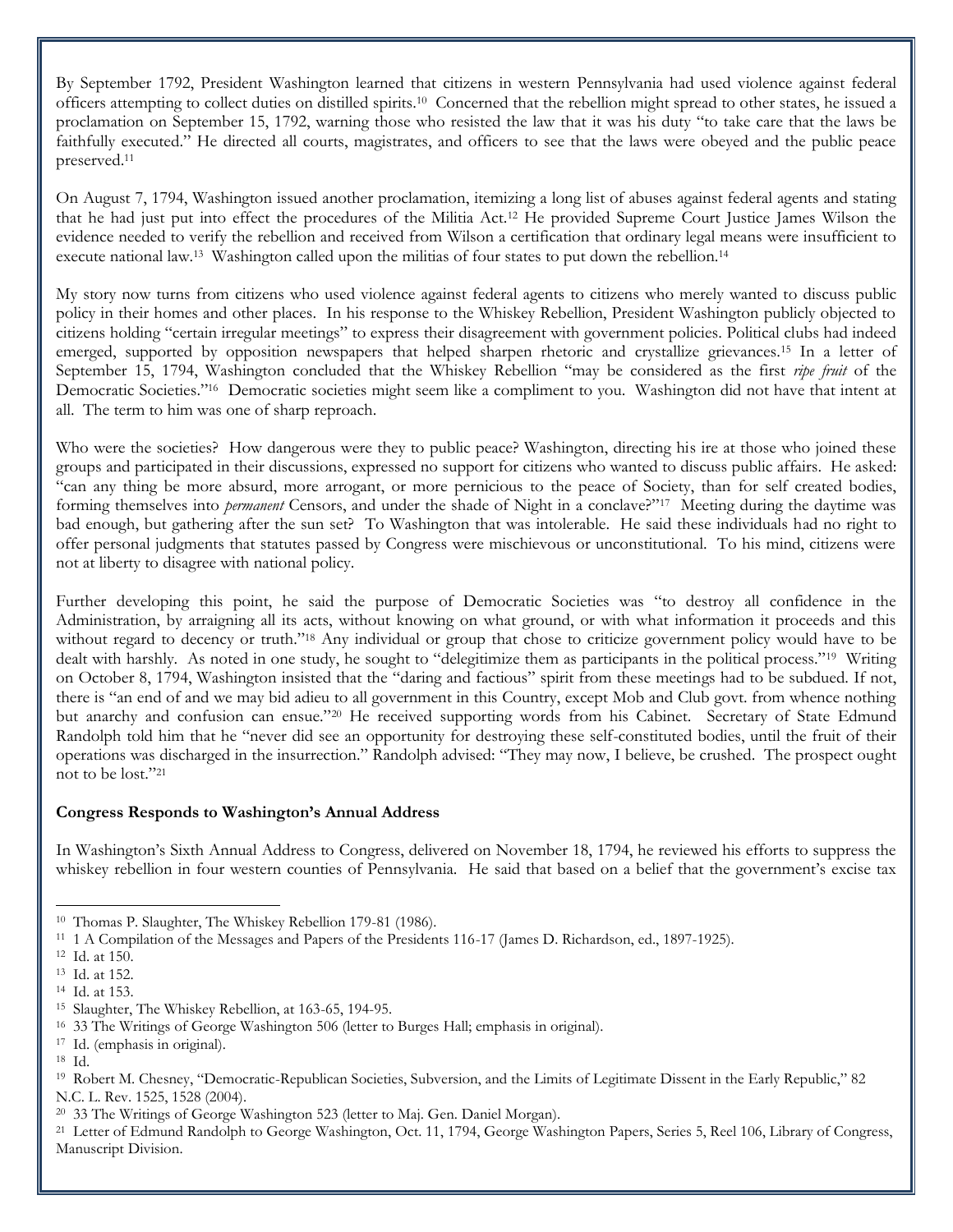operation "might be defeated, certain self-created societies assumed the tone of condemnation."<sup>22</sup> Toward the end of his address he took another slap at Democratic Societies, urging Congress to unite "to turn the machinations of the wicked to the confirming of our constitution: to enable us at all times to root out internal sedition, and put invasion to flight."<sup>23</sup> Sedition? Invasion? Quite an indictment for citizens deciding to discuss, and possibly disagree with, federal policy.

It was the practice at that time for each house of Congress to debate an annual address and provide comments to the President. The Senate generally supported Washington's objection to private clubs that met to discuss political issues. In its formal response to this annual address, the Senate said that resistance to laws in the western counties of Pennsylvania "has been increased by the proceedings of certain self-created societies relative to the laws and administration of the Government; proceedings, in our apprehension, founded in political error, calculated, if not intended, to disorganize our Government, and which, by inspiring delusive hopes of support, have been influential in misleading our fellow-citizens in the sense of insurrection."<sup>24</sup>

House debate was more mixed. William Smith warned that if the House failed to endorse Washington's views about Democratic Societies, the silence of lawmakers "would be an avowed desertion of the Executive."<sup>25</sup> Quite an extraordinary position. Any attempt by a member of Congress to think independently about a presidential policy would amount to desertion. Other members, however, insisted they had a constitutional right and a personal need to speak their minds. Was it expected, asked John Nicholas, "that I am to abandon my independence for the sake of the President?"<sup>26</sup> Josiah Parker suggested that Washington, "for whose character and services he felt as much respect and gratitude as any man in America, had been misinformed on this point." Notwithstanding his admiration for the President, "he was not to give up his opinions for the sake of any man."<sup>27</sup> Parker believed that his constituents in Virginia would be repelled by any form of censorship or repression: "They love your Government much, but they love their independence more."<sup>28</sup>

William Giles, after noting his respect for Washington, asked what purpose was served by rebuking such abstractions as "selfcreated societies." There was not an individual in the country, he said, "who might not come under the charge of being a member of some one or the other self-created society. Associations of this kind, religious, political, and philosophical, were to be found in every quarter of the Continent."<sup>29</sup> Giles suggested that the Baptists, the Methodists, and the Friends might be called self-created societies. He insisted that members of the House were elected "not for the purpose of passing indiscriminate votes of censure, but to legislate only." Giles repudiated "all aiming at a restraint on the opinions of private persons."<sup>30</sup> The public "have a right to censure us," he said, but "we have *not* a right to censure them."<sup>31</sup>

James Madison reinforced those points by insisting that Congress had an essential role in protecting individual rights. To him, opinions "are not the objects of legislation." Any indiscriminate censure that falls on classes or on individuals "will be a severe punishment." Such conduct was incompatible with constitutional principles: "If we advert to the nature of Republican Government, we shall find that the censorial power is in the people over the Government, and not in the Government over the people."<sup>32</sup> Should government, asked Abraham Bedford Venable, "show their imbecility by censuring what we cannot punish? The people have a right to think and a right to speak."<sup>33</sup> Thus ended a misguided effort by President Washington, some of his Cabinet officials, and certain lawmakers to single out political societies for censure and upbraid them for expressing opinions about public policy.

#### **Sedition Act of 1798**

Washington's suspicion about "disloyal" members of the political community took root a few years later when Congress

- 30 Id. at 901.
- 31 Id. at 917 (emphasis in original).
- 32 Id. at 934.
- 33 Id. at 910.

 $\overline{a}$ 22 34 The Writings of George Washington 29.

<sup>23</sup> Id. at 37.

<sup>&</sup>lt;sup>24</sup> 1 Richardson 160. For a fine analysis of political clubs forming in the 1790s, see Eugene Perry Link, Democratic-Republican Societies, 1790-1800 (1942).

<sup>25</sup> Annals of Cong., 3d Cong., 1-2 Sess. 901 (1794).

<sup>26</sup> Id. at 910.

<sup>27</sup> Id. at 913.

<sup>28</sup> Id. at 914.

<sup>29</sup> Id. at 899-900.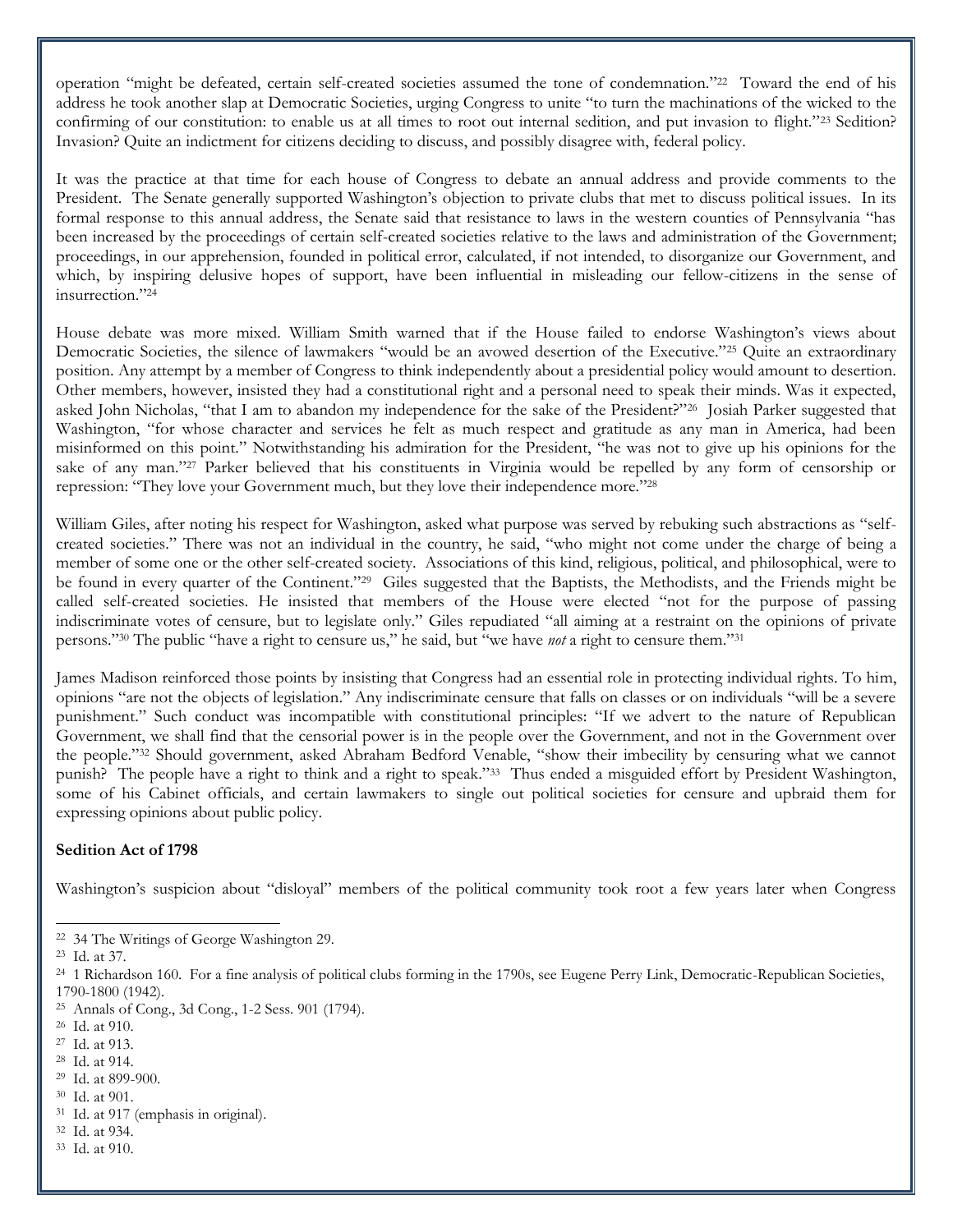passed the Alien and Sedition Acts of 1798 and President John Adams signed it. It is remarkable that the two elected branches could support such a repressive statute seven years after ratification of the Bill of Rights. Pressures had mounted for going to war against France. In that climate, individuals fell into two discrete categories: loyal and disloyal. In 1798, the nation's leading periodical for the Federalist Party, Philadelphia's *Gazette of the United States*, warned: "He that is not for us, is against us."<sup>34</sup> An intolerance of individual opinions and independent thought develops after perceived threats from abroad or from within. Those who faced repression in 1798 were the foreign born: "enemy aliens" and "alien friends."

In Federalist No. 10, Madison opposed efforts to force or enforce a unanimous opinion within the political community. He defined "factions" as a number of citizens, whether a majority or minority of the whole, "who are united and actuated by some common impulse of faction, or of interest, adverse to the rights of other citizens, or to the permanent and aggregate interests of the community." He said there were two ways to remove the cause of faction: "the one, by destroying the liberty which is essential to its existence; the other, by giving to every citizen the same opinions, the same passions, and the same interest." He found the first remedy "worse than the disease," while the second "is as impractical as the first would be unwise."

When Congress passed the Alien and Sedition Acts, some of the incentive lay in partisan calculations. The Federalists believed that immigrants were more likely to vote for the Republican-Jeffersonian party. Portions of the legislation extended the waiting period for citizenship from 5 years to 14 years. The Alien Friends Act authorized the President to deport any alien "he shall judge dangerous to the peace and safety of the United States," a standard broad enough to apply to almost anyone. Deportation was also allowed if the President had "reasonable grounds" to believe that an alien was involved "in any treasonable or secret machinations" against the federal government. Individuals targeted by this legislation had no right to a public trial to be heard by a jury, to confront witnesses, or access to other basic procedural safeguards. A separate statute was aimed at "alien enemies," subjecting all noncitizen males 14 years or older to removal from the country. Mere identification with an enemy nation was sufficient to merit removal.

Another repressive statute was the Sedition Act of 1798. Unlike the two alien bills, penalties for seditious activity applied to both aliens and citizens. Individuals could be fined and imprisoned if they wrote or said anything about Congress or the President deemed by the government to be "false, scandalous and malicious," intended to "defame" those political institutions or bring them into "contempt or disrepute," "excite" any hatred against them, or "stir up" sedition or act in combination to oppose or resist federal laws or any presidential act to implement those laws. Criticism of the government could result in prosecution. The campaign against self-created societies in 1794, temporarily put to the side, now took the form of federal law. Although people were not permitted to censure government, government was free to censure (and imprison) the people.

The Adams administration prosecuted not only individuals but also newspapers deemed too critical of the Federalist Party and its polities. Most newspapers in the country were Federalist, not Jeffersonian. When Thomas Jefferson was elected President in 1800, he used his pardon power to relieve those punished by the Sedition Act.<sup>35</sup> The statute helped cripple the Federalist Party, which gained a reputation for being hostile to popular government, public debate, free press, dissent, civil liberties, and immigrants. It was a bitter period. Instead of the country mobilized against an enemy abroad, often the enmity pitted one American against another. That pattern would be repeated in subsequent periods.

In 1840, a congressional statute provided funds to reimburse those fined under the sedition statute. A committee report accompanying the legislation denounced the statute as "unconstitutional, null and void."<sup>36</sup> Federal courts during the Adams administration were safely Federalist, with no political interest or independence to check prosecutions by the executive branch. In 1964, the Supreme Court correctly acknowledged that the Sedition Act of 1798 was not struck down by a court of law but by the "court of history."<sup>37</sup>

#### **Unilateral Actions by President Lincoln**

l

At the start of the Civil War, President Lincoln took a number of initiatives that lacked statutory authority or specific constitutional support. To his credit, he never invoked "inherent" authority to justify his actions or claimed exclusive control over national policy. At all times he recognized that his actions could be checked by Congress and the courts.

<sup>34</sup> James Morton Smith, Freedom's Fetters: The Alien and Sedition Laws and American Civil Liberties 15 (1956).

<sup>35</sup> 11 Writings of Thomas Jefferson 43 (Bergh ed., 1904) (letter to Mrs. John Adams, July 22, 1804).

<sup>36</sup> H. Rept. No. 86, 26th Cong., 1st Sess. 2 (1840); 6 Stat. 802, ch. 45 (1840).

<sup>37</sup> New York Times Co. v. Sullivan, 376 U.S. 254, 276 (1964).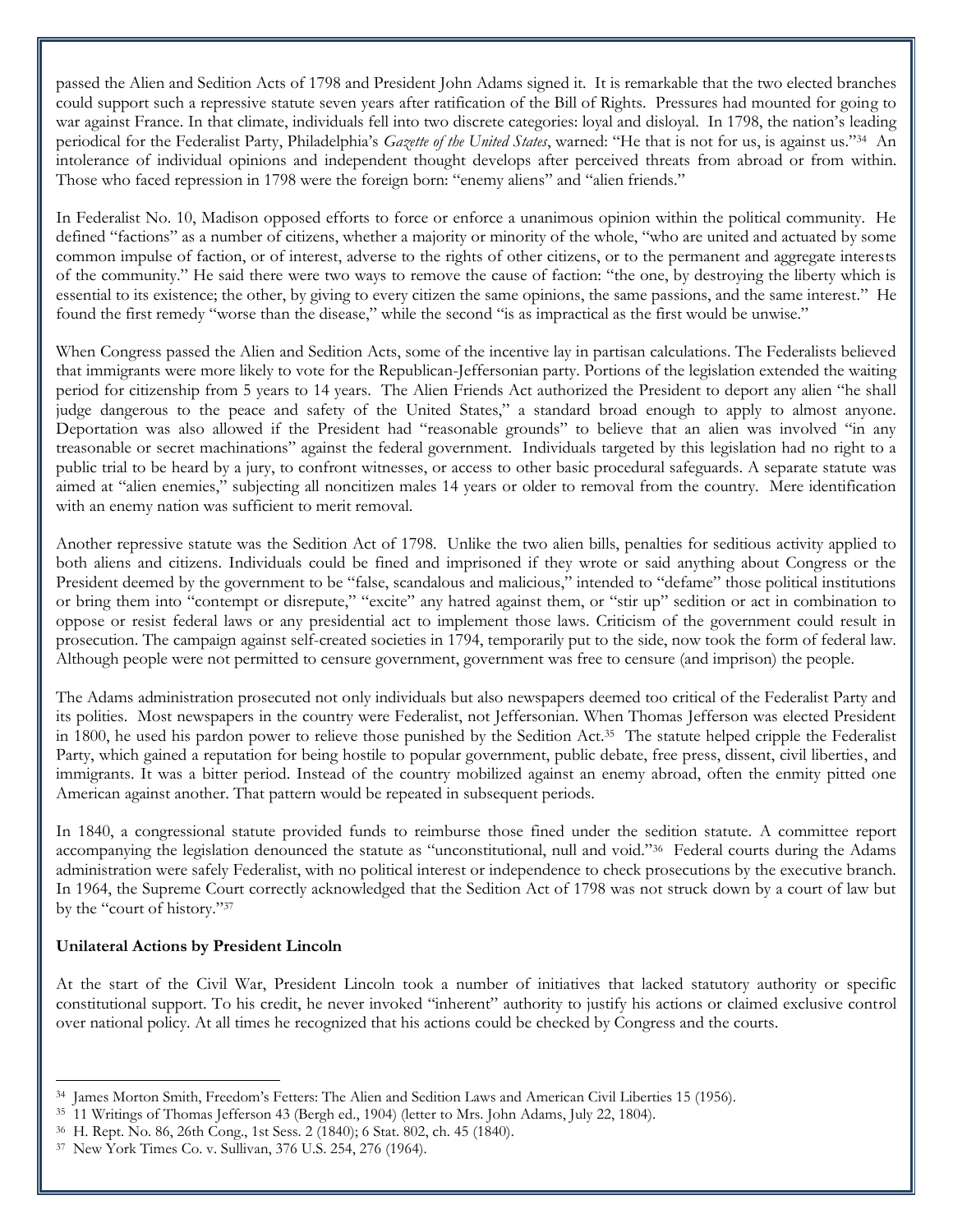One of his controversial actions was to suspend the writ of habeas corpus, a power that appears in Article I of the Constitution: "The Privilege of the Writ of Habeas Corpus shall not be suspended, unless when in Cases of Rebellion or Invasion the public Safety may require it." Given its location in Article I, was this power assigned solely to Congress? Lincoln sought advice from his Attorney General, Edward Bates. The opinion by Bates recognized Congress as the superior branch in suspending the writ. However, he reasoned that in times of "a great and dangerous insurrection, the President has the lawful discretionary power to arrest and hold in custody persons known to have criminal intercourse with the insurgents, or persons against whom there is probable cause for suspicion of such criminal complicity."<sup>38</sup> Bates qualified his opinion by saying that if the constitutional language meant "a repeal of all power to issue the writ, then I freely admit that none but Congress can do it."39

Both Lincoln and Bates acknowledged congressional power to pass legislation that limits how a President may suspend the writ of habeas corpus during a rebellion. On March 3, 1863, Congress enacted a bill that directed the Secretary of State and the Secretary of War to furnish federal judges with a list of the names of all persons held as prisoners by order of the President or executive officers. Submitting this list was mandatory. Under the statute, failure to furnish someone's name to the judiciary could result in discharge of the prisoner.<sup>40</sup>

What of Lincoln's action in the case of John Merryman, suspected of being the captain of a secessionist group that planned to destroy railroads and bridges between Baltimore and Washington, D.C.? He was arrested by military authorities and held at Fort McHenry in Baltimore. Chief Justice Taney, sitting as circuit judge, issued a writ of habeas corpus to the commandant at the Fort, directing him to bring Merryman to the circuit courtroom in Baltimore on May 27, 1861. The commandant, under Lincoln's orders, refused to produce Merryman. Taney proceeded to issue an opinion stating that Merryman was "entitled to be set at liberty" but recognized that his order had "been resisted by a force too strong for [him] to overcome."<sup>41</sup> All that he could do was to publicly advise Lincoln to take care to faithfully execute the laws and "to determine what measures he will take to cause the civil process of the United States to be respected and enforced."<sup>42</sup>

Some scholars have praised Taney's defense of constitutional rights. Whatever interpretation we apply to his decision in *Ex parte Merryman*, Taney in May 1861 was not the federal officer responsible for preserving the Union. He had neither the authority nor the capacity. Moreover, his decision in *Dred Scott* had helped propel the country toward civil war. In May 1861, Lincoln faced a hard reality. Having lost Virginia to the South, he could not afford to lose Maryland to the North and have the nation's capital encircled, unable to bring troops and supplies from northern states. At that moment in time it was Lincoln's constitutional call, not Taney's.

Lincoln understood that what he did at the start of the Civil War could not be defended on the basis of his Article II powers. In his July 4, 1861 message to Congress, he explained that his military initiatives, "whether strictly legal or not, were ventured upon under what appeared to be a popular demand and a public necessity, trusting then, as now, that Congress would readily ratify them." He believed that his actions, such as suspending the writ of habeas corpus, were not "beyond the constitutional competency of Congress."<sup>43</sup> With that clear language he admitted to using not only his own constitutional powers but those of Congress, and for that reason needed lawmakers to pass statutory language authorizing his actions, which they proceeded to  $do.<sup>44</sup>$ 

#### **World War I and the Sedition Act**

After America's entry into World War I, Congress passed the Espionage Act in June 1917. It prohibited anyone to "willfully make or convey false reports or false statements with intent to interfere with the operation or success of the military or naval forces of the United States or to promote the success of its enemies." It also made it a crime for anyone to "willfully cause or attempt to cause insubordination, disloyalty, mutiny, or refusal of duty, in the military or naval forces of the United States." Those found guilty could be fined up to \$10,000 or imprisoned for up to twenty years, or both.<sup>45</sup>

 $\overline{a}$ 

44 12 Stat. 326 (1861).

<sup>38</sup> 10 Op. Att'y Gen. 74, 81 (1861).

<sup>39</sup> Id. at 90.

<sup>40</sup> 12 Stat. 755 (1863).

<sup>41</sup> Ex parte Merryman, 17 F. Cas. 144, 153 (C.C.D. Md. 1861) (No. 9,487).

<sup>42</sup> Id.

<sup>43</sup> 7 A Compilation of the Messages and Papers of the Presidents 3225 (James D. Richardson, ed., 1897-1925).

<sup>45</sup> 40 Stat. 219, sec. 3 (1917).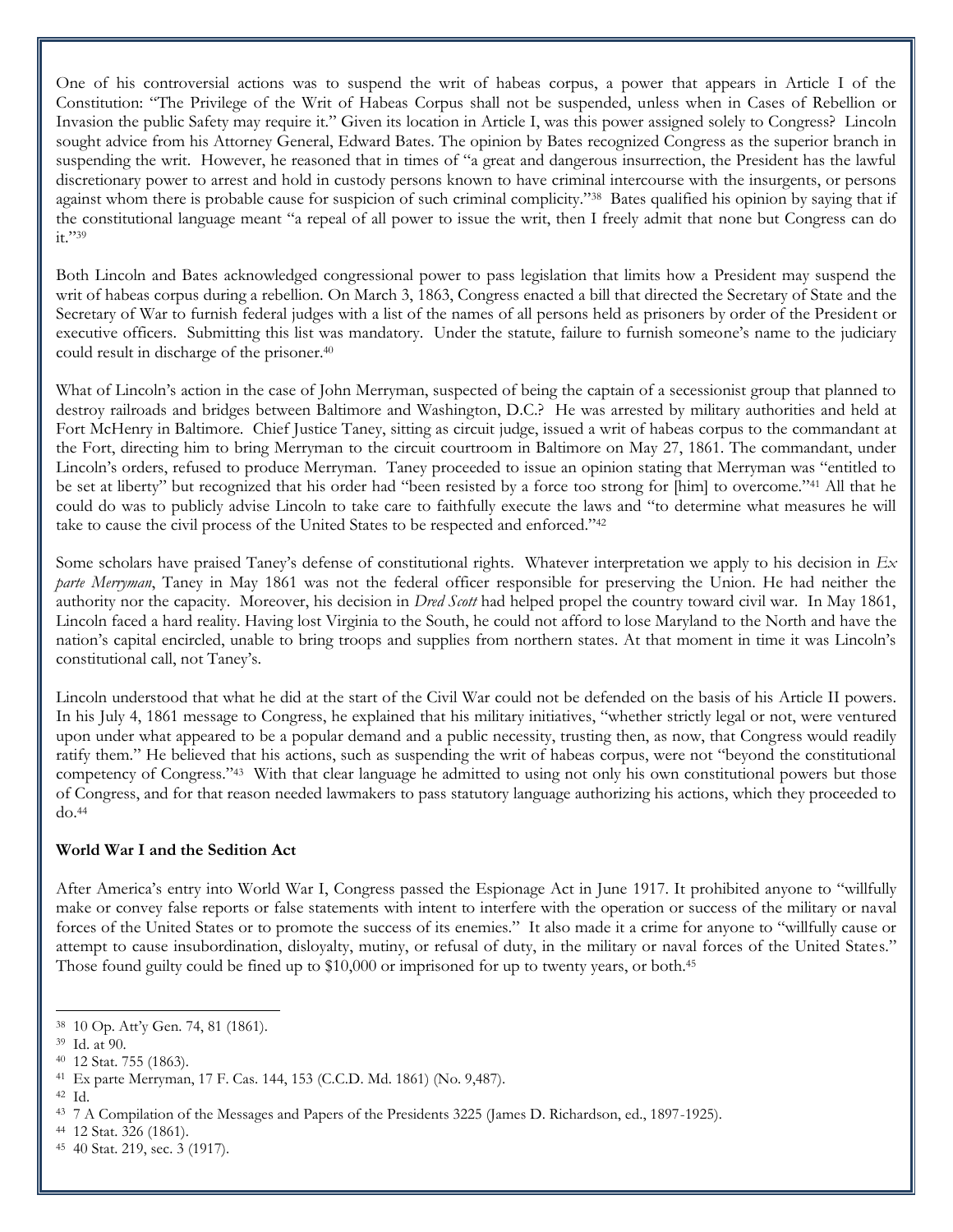Between June 1917 and June 1920, over two thousand people were prosecuted under the Espionage Act and one thousand of those were convicted. Most courts, in upholding the Act, did not even refer to the First Amendment in their opinions; the few that did determined that the government's right to self-preservation trumped the individual's right to self-expression. For its part, a unanimous Supreme Court in *Schenck v. United States* (1919) devoted one paragraph to First Amendment concerns when it upheld the Espionage Act. One year later, divided 7 to 2, the Court in *Abrams v. United States* affirmed the conviction of an anarchist who scattered leaflets calling on munition workers to protest U.S. interference in the Russian Revolution.

In this second case, two members of the Court (Oliver Wendell Holmes and Louis Brandeis) invoked the First Amendment to limit governmental power. They were influenced by an article in the Harvard Law Review written by Zechariah Chafee, Jr. He argued powerfully that free speech was important not only in time of peace but particularly in time of war because it is under the conditions of war that government can do the greatest harm to constitutional government. He explained that the First Amendment protects two kinds of interests in free speech. There is an individual interest, allowing people to express their opinions on matters vital to them. There is also a social interest so that the country can adopt not only "the wisest course of action but carry it out in the wisest way." To Chafee, the social interest is particularly important in time of war. Truth can be sifted from falsehood "only if the government is vigorously and constantly cross-examined" so that war is not diverted to improper ends or conducted with an undue sacrifice of life and liberty. Legal proceedings prove that "an opponent makes the best cross-examiner" and therefore "it is a disastrous mistake to limit criticism to those who favor the war."46

#### **The Sole-Organ Doctrine**

In the *Curtiss-Wright* decision in 1936, the Supreme Court decided whether Congress could delegate to the President authority to impose an arms embargo on a region in South America. At every stage of the litigation, the sole power in question was legislative, not executive. When President Franklin D. Roosevelt issued a proclamation to implement this legislative policy, he did so solely on statutory authority. None of the parties involved in the case ever referred to any independent presidential authority.

In writing for the Court, Justice George Sutherland upheld the delegation. That is the holding.<sup>47</sup> He also proceeded to add pages of extraneous discussion (dicta) that referred to the President's "plenary and exclusive" authority in external affairs. Merely reading Articles I and II of the Constitution would reject the position that the President has access to any exclusive authority over public policy, whether domestic or foreign. Many of the external powers vested in the British king are placed in Article I under congressional control, including power over tariffs and duties, foreign commerce, declare war, raise and support armies and navies, and make regulations for the land and naval forces. Sutherland's dicta about exclusive presidential authority would eliminate a basic constitutional principle: the system of checks and balances.

Sutherland attempted to strengthen his claim about independent presidential power by citing a speech in 1800 by John Marshall when he served in the House of Representatives. This was a presidential election year, with Thomas Jefferson running against President John Adams. Jeffersonians in the House argued that Adams should be either impeached or censured for turning over to Great Britain an American "Jonathan Robbins" charged with murder. At one point in his speech, Marshall referred to the President as "sole organ" in external affairs. The word "sole" seems clear: plenary and exclusive. But what does "organ" mean? Communicating national policy to other countries after it has been debated and decided by the two elected branches?

The only way to understand what Marshall meant is to read the entire speech. In it, Marshall makes clear that there were no grounds to impeach or censure Adams. The person called Jonathan Robbins was actually a British subject, Thomas Nast. In turning him over to the British, Adams was not making national policy unilaterally. He was carrying out a provision in the Jay Treaty which authorized him to turn over the Great Britain its subjects charged with specified crimes, including murder. Nast was charged with that. Therefore, Adams was not exercising plenary and exclusive authority over external affairs. He was not making national policy. Instead, he was *implementing* it, which was his duty under Article II to "take Care that the Laws be faithfully executed." Under Article VI, treaties are the law of the land. After Marshall finished his speech, the Jeffersonians did not try to rebut him. His floor statement was too closely reasoned.

 $\overline{a}$ 46 Zechariah Chafee, Jr., "Freedom of Speech in War Time," 32 Harv. L. Rev. 932, 955, 958 (1919).

<sup>47</sup> United States v. Curtiss-Wright Export Corp., 299 U.S. 304 (1936).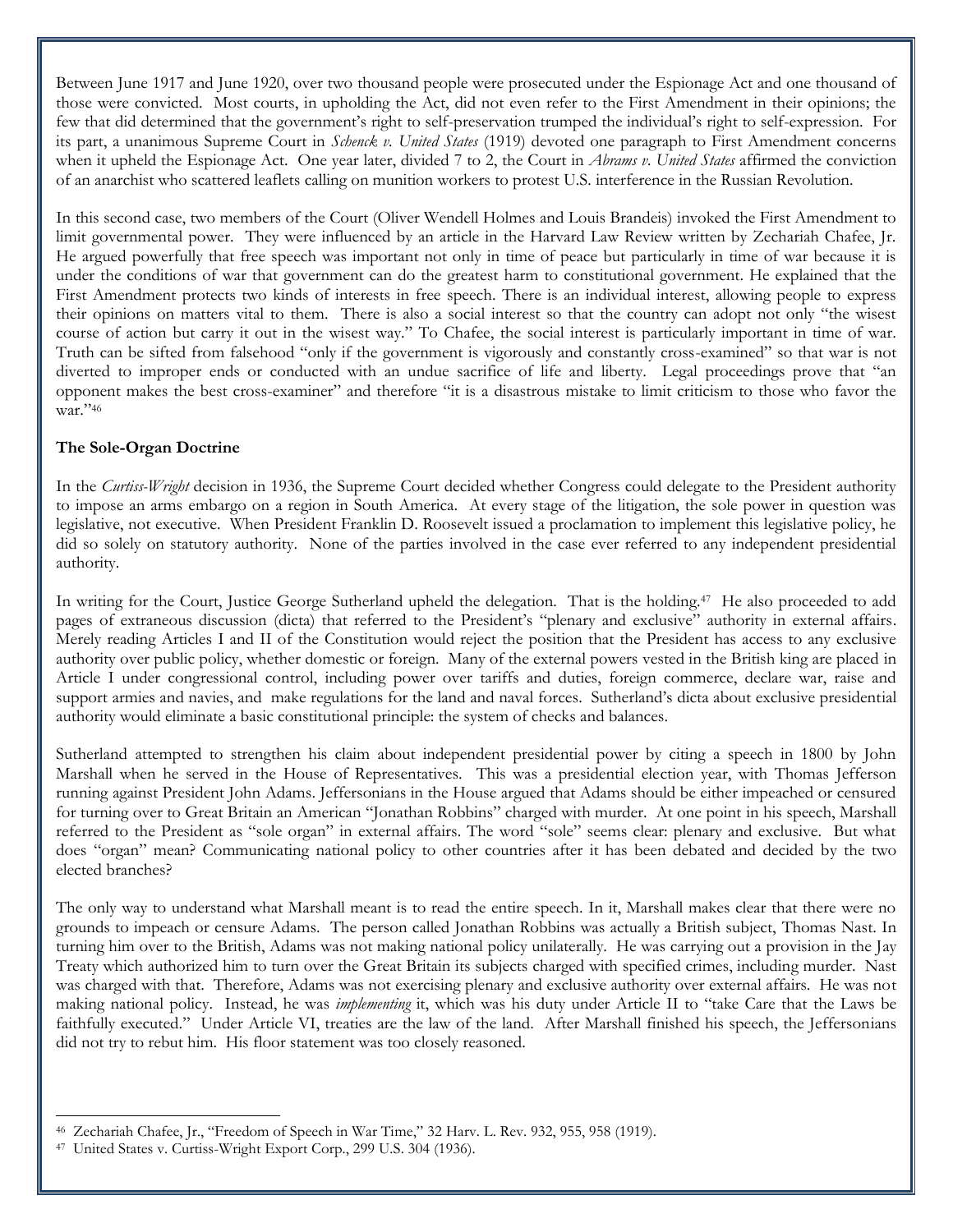Although Justice Sutherland committed clear error in espousing plenary and exclusive power for the President in external affairs and wholly misrepresented what John Marshall said, and although this material was pure dicta and not the holding, the sole-organ doctrine is referred to on a regular basis to magnify presidential power in foreign affairs and the war power. In the current Jerusalem passport case, *Zivotofsky v. Kerry*, the administration is arguing that a congressional statute enacted in 2002 is unconstitutional because it interferes with the President as sole organ of external affairs.

Along with other historians, lawyers, and political scientists, I have published articles demonstrating why Justice Sutherland committed clear error with his dicta.<sup>48</sup> In the *Zivotofsky* case, I filed an amicus brief with the Supreme Court on July 17, 2014, pointing out Sutherland's error and asking the Court to make a public statement that his sole-organ doctrine is an error and should not be relied on by federal courts or the executive branch in defining presidential power.<sup>49</sup> In another effort to argue for plenary and exclusive power for the President in external affairs, Sutherland claimed that the process of treaty negotiation is set aside entirely for the President and Congress may not interfere in any way. That too is in error. Presidents have frequently invited not only Senators but also Representatives to participate in treaty negotiation in order to prepare political support for a treaty and its implementation by subsequent authorization and appropriation bills.<sup>50</sup>

If you find it difficult to believe that the Supreme Court could make an error in 1936 and allow it to remain in place without ever correcting it, you can read Marshall's speech and see if Justice Sutherland misrepresented what is meant by "sole organ." Does anything in Marshall's address argue for plenary and presidential power in external affairs? His speech is available on my personal webpage.<sup>51</sup> As to the capacity of the Supreme Court to commit errors, consider this plain admission by Chief Justice Rehnquist: "It is an unalterable fact that our judicial system, like the human beings who administer it, is fallible."<sup>52</sup> One final observation: Can you think of other professions (such as medicine and engineering) that could make an error in 1936 and leave it uncorrected, perhaps at the cost of unnecessary deaths and bridges falling down?

#### **Japanese-American Cases**

On January 19, 1942, President Roosevelt issued Executive Order 9066, leading to the transfer of more than 110,000 Americans of Japanese descent (about two-thirds of them natural-born U.S. citizens) to what were euphemistically called "relocation centers." In fact, they were forced from their homes and placed in detention camps. Roosevelt said he acted under his authority as President and Commander in Chief.<sup>53</sup> With no evidence of disloyalty or subversive activity and without benefit of any procedural safeguards, these individuals were imprisoned solely on grounds of race. A month later, Congress enacted legislation to ratify the executive order.<sup>54</sup>

A unanimous Supreme Court upheld a curfew order directed against Japanese Americans. In a concurrence, Justice Murphy said the curfew policy "bears a melancholy resemblance to the treatment accorded to members of the Jewish race in Germany and in other parts of Europe."<sup>55</sup> The following year, with the Justices divided 6 to 3, the Court supported the exclusion of Japanese Americans and their relocation to detention camps. In one of the dissents, Justice Murphy protested that the exclusion order resulted from an "erroneous assumption of racial guilt" found in the commanding general's report, which referred to all individuals of Japanese descent as "subversives" belonging to "an enemy race" whose "racial strains are undiluted."<sup>56</sup> He dissented from "this legalization of racism."<sup>57</sup>

Why did the Court extend its blessing to this military operation? The majority of Justices (and some of the dissenters) claimed they lacked a capacity to determine whether President Roosevelt and his military advisers possessed sufficient grounds to act as they did. Writing for the Court, Justice Black acquiesced in the advice of military experts: "we are unable to conclude that it

<sup>48</sup> Louis Fisher, "Presidential Inherent Power: The 'Sole Organ' Doctrine," 37 Pres. Stud. Q. 139 (2007); [http://www.loufisher.org/docs/pip/439.pdf.](http://www.loufisher.org/docs/pip/439.pdf)

<sup>49</sup> Louis Fisher, amicus brief in *Zivotofsky v. Kerry*; [http://www.loufisher.org/docs/pip/Zivotofsky.pdf.](http://www.loufisher.org/docs/pip/Zivotofsky.pdf)

<sup>50</sup> Louis Fisher, "Treaty Negotiation: A Presidential Monopoly?," 38 Pres. Stud. Q. 144 (2008);

<http://www.loufisher.org.docs/pip/437.pdf>; Louis Fisher, "Congressional Participation in the Treaty Process," 137 U. Pa. L. Rev. 1511  $(1989)$ ; [http://www.loufisher.org/docs/pip/442.pdf.](http://www.loufisher.org/docs/pip/442.pdf)

<sup>51</sup> [http://www.loufisher.org/docs/pip/444.pdf.](http://www.loufisher.org/docs/pip/444.pdf)

<sup>52</sup> Herrera v. Collins, 506 U.S. 390, 415 (1993).

<sup>53</sup> 7 Fed. Reg. 1407 (1942).

<sup>54</sup> 56 Stat. 173 (1942).

<sup>55</sup> Hirabayashi v. United States, 320 U.S. 81, 111 (1943).

<sup>56</sup> Korematsu v. United States, 323 U.S. 214, 235-36 (1944).

<sup>57</sup> Id. at 242.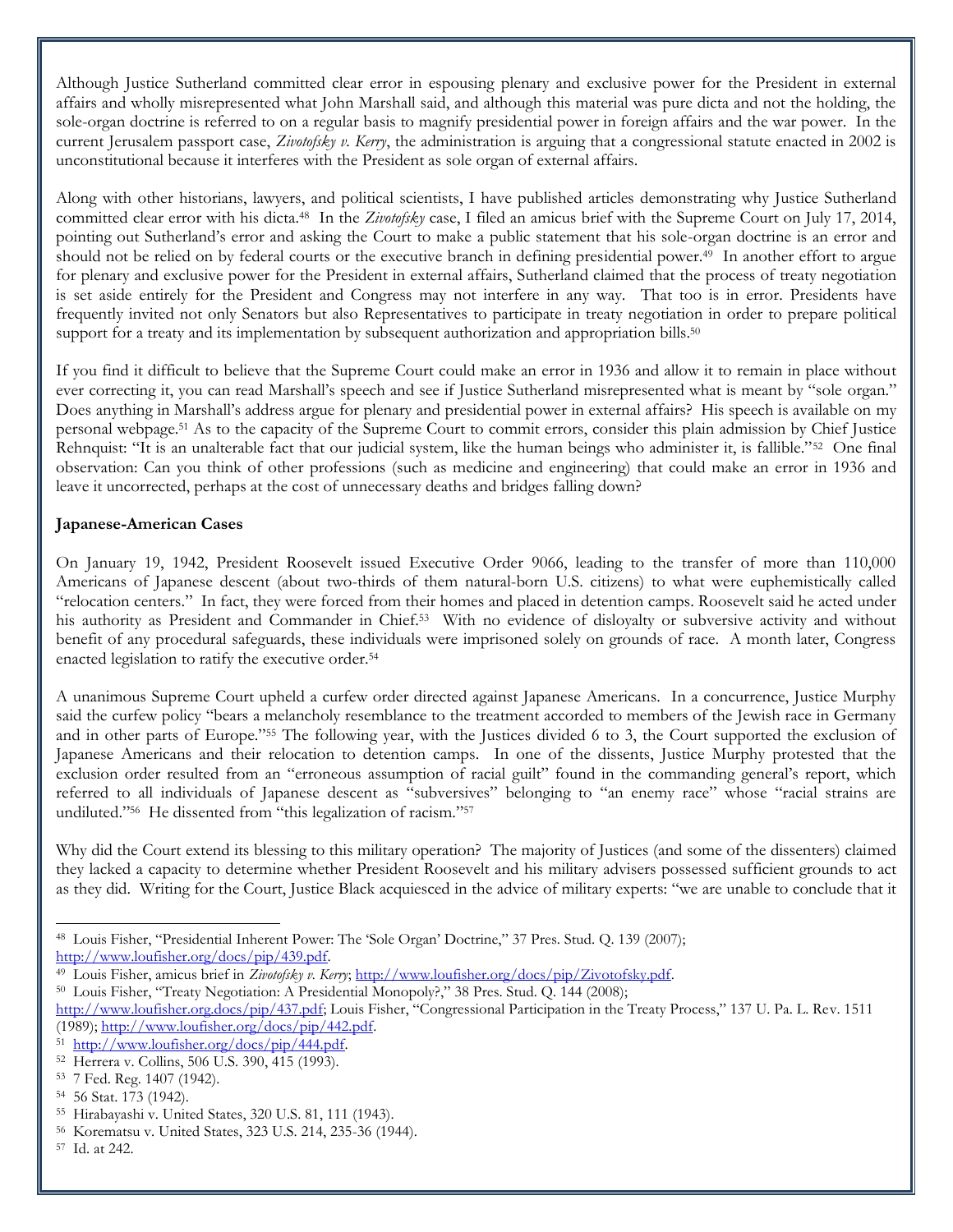was beyond the war power of Congress and the Executive to exclude those of Japanese ancestry from the West Coast war area at the time they did."<sup>58</sup> The words "we are unable to conclude" are frequently used when courts acquiesce in actions in the field of national security without any grounds for doing so. Although Justice Jackson dissented, he also wrote: "the Court, having no real evidence before it, has no choice but to accept General DeWitt's own unsworn, self-serving statement, untested by any cross-examination, that what he did was reasonable. And thus it will always be when courts try to look into the reasonableness of a military order."<sup>59</sup>

Thus it will always be? It was not always that way before 1944 and certainly not always that way after 1944. Jackson had an opportunity, as a member of an independent branch, to probe the basis for the exclusion order. He claimed the Court had "no choice." Justices always have a choice. Certainly they had a choice when Jackson admitted the Court had no real evidence before it and when he described DeWitt's statement as unsworn, self-serving, and untested by any cross-examination. The Justices had a duty under their oath of office to insist: "We decide cases based on evidence. You have provided none, other than crude assertions of racism. Both for the rights of Japanese Americans and our own institutional self-respect, we must hold against the exclusion order."

In his dissent, Justice Murphy identified an effective and principled way to challenge executive assertions: "Justification for the exclusion order is sought, instead, mainly upon questionable racial and sociological grounds not ordinarily within the realm of expert military judgment."<sup>60</sup> The Court was not faced with what might be called a "military judgment." There was no reason to defer to DeWitt's purely prejudiced and ignorant beliefs about race and sociology.<sup>61</sup>

In a law review article in 1962, Chief Justice Warren reflected on the Court's performance in the Japanese-American cases. In times of emergency, he suggested that the judiciary could not function as an independent and coequal branch: "The consequence of the limitations under which the Court must sometimes operate in this area is that other agencies of government must bear the primary responsibility for determining whether specific actions they are taking are consonant with our Constitution."<sup>62</sup> A fair point. President Roosevelt and members of Congress had a duty to protect individuals from constitutional abuse. But then comes this remarkable sentence from Warren: "To put it another way, the fact that the Court rules in a case like *Hirabayashi* that a given program is constitutional, does not necessarily answer the question whether, in a broader, sense, it actually is."<sup>63</sup>

In so many words: the Court held the government's actions constitutional when it was not. Warren cautioned against always seeking constitutional answers from the courts. In a democratic society, the legislative and executive branches still have "The primary responsibility for fashioning and executing policy consistent with the Constitution." He then correctly warned against exclusive reliance on the political branches: "[T]he day-to-day job of upholding the Constitution really lies elsewhere. It rests, realistically, on the shoulders of every citizen."<sup>64</sup>

The Supreme Court has never overruled its decisions in *Hirabayashi* and *Korematsu*. The elected branches, however, have recognized the grave mistreatment of Japanese Americans. On February 20, 1976, President Gerald Ford issued a proclamation publicly apologizing for the "uprooting of loyal Americans."<sup>65</sup> In 1980, Congress established a commission to gather facts to determine the wrong done by Roosevelt's order. Released in December 1982, the report stated that the order "was not justified by military necessity" and the policies that followed from it—curfew and detention—"were not driven by analysis of military conditions." The factors that shaped those decisions were "race prejudice, war hysteria, and a failure of political leadership."<sup>66</sup> Congress passed legislation in 1988 to establish a trust fund of \$1.25 billion to pay up to \$20,000 to eligible individuals.<sup>67</sup> No financial payment could ever compensate for the lost years, humiliation, and economic sacrifices of having to sell property at reduced values when forced to relocate to detention camps.

<sup>58</sup> Id. at 217-18.

<sup>59</sup> Id. at 245.

<sup>60</sup> Id. at 236-37.

<sup>61</sup> Eugene V. Rostow, "The Japanese American Cases—A Disaster," 54 Yale L.J. 489 (1945); Nanette Dembitz, "Racial Discrimination and the Military Judgment: The Supreme Court's Korematsu and Endo Decisions," 45 Colum. L. Rev. 175 (1945).

<sup>62</sup> Earl Warren, "The Bill of Rights and the Military," 37 N.Y.U. L. Rev. 181, 192 (1962).

<sup>63</sup> Id. at 192-93.

<sup>64</sup> Id. at 202.

<sup>65</sup> Proclamation 4417, 42 Fed. Reg. 7741 (1976).

<sup>66</sup> Commission on Wartime Relocation and Internment of Civilians, Personal Justice Denied 18 (1982).

<sup>67</sup> 102 Stat. 903, 905-06, sec. 104-05 (1988).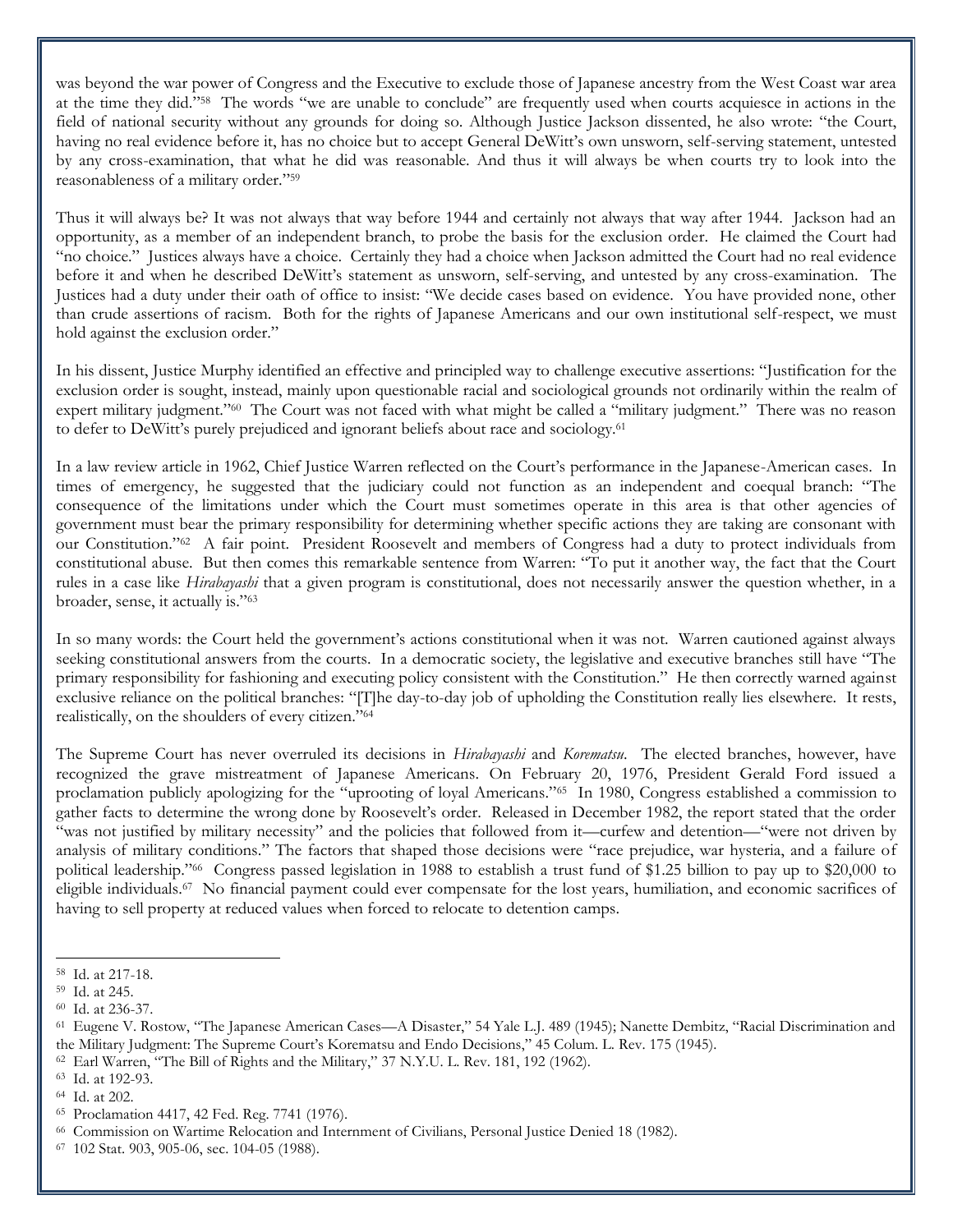The price of judicial deference to executive assertions surfaced when Hirabayashi and Korematsu returned to court in the 1980s after newly discovered documents revealed that executive officials had deceived the judiciary by withholding vital evidence. As result, their convictions were vacated.<sup>68</sup> On May 20, 2011, Acting Solicitor General Neal Katyal pointed out that the Solicitor General in *Korematsu* failed to inform the Supreme Court of evidence that undermined the rationale for internment.<sup>69</sup>

#### **The State Secrets Privilege**

Private parties are generally able to take a grievance to court and seek satisfaction through an adversary process that gives each side an opportunity to make its case. In *United States v. Reynolds* (1953), the Supreme Court established what is known as the "state secrets privilege," greatly reducing access to documents, even by the courts. As a result, the executive branch has been able to prevail in a number of cases where litigants tried to uncover government negligence and illegality. Dependence on the state secrets privilege has been especially heavy after the terrorist actions of 9/11.

The Justice Department and federal judges often claim that the state secrets privilege dates back to the Aaron Burr trial of 1807.<sup>70</sup> That is erroneous. Burr was being tried for treason, which carried the penalty of death by hanging. The Jefferson administration possessed a number of secret letters that General James Wilkinson sent to President Jefferson. Defendants may not be found guilty on the basis of secret evidence. The administration had a choice of giving Burr and his attorneys access to the documents, which it did, or dropping charges. After hearing the case made by the prosecutors, the jury found Burr not guilty.<sup>71</sup>

The principal case establishing the state secrets privilege is *United States v. Reynolds* (1953). On October 6, 1948, a four-engine B-29 exploded over Waycross, Georgia, killing five of the eight crew. Also on board were five civilian engineers who were helping with confidential equipment. Four of the engineers died. Three widows of the engineers sued the government under the Federal Tort Claims Act. Among other documents, they wanted the official accident report to see if the government had been negligent in allowing this particular B-29 to fly.<sup>72</sup>

In defending its action, the executive branch advised the district judge that the accident report contained confidential and secret information that could not be shared with the widows and their attorneys. The judge then ordered that the report be delivered to him to be read in his chambers. When the government refused he held for the three widows. The Third Circuit affirmed his decision as an essential step in maintaining judicial independence and the American system of checks and balances. The Supreme Court, in *United States v. Reynolds*, divided 6 to 3 in supporting the executive branch. Although the Court said that judges should not acquiesce to "executive caprice," it did essentially that by reaching a decision without looking at the accident report. This marked a major step in increasing executive power, decreasing judicial independence, and severely limiting the rights of private litigants to pursue their interests in court.

In 2000, one of the daughters of a civilian engineer who died on the plane did a computer search, hoping to learn more about the crash of the B-29. She discovered that the accident report was now available, having been declassified in 1995. When she and the other two families, along with their attorneys, read the report, they discovered that it did not contain secret information but revealed numerous acts of negligence by the executive branch in allowing the plane to fly.<sup>73</sup> The three families returned to court, charging that the executive branch had committed fraud on the court by falsely implying that the accident report contained confidential and secret information. This new effort to vindicate their rights failed in district court

 $\overline{a}$ 68 Korematsu v. United States, 584 F. Supp. 1406 (D. Cal. 1984); Hirabayashi v. United States, 828 F.2d 591 (9th Cir. 1987).

<sup>69</sup> Neal Katyal, "Confession of Error: The Solicitor General's Mistakes During the Japanese-American Internment Cases," May 20, 2011; [http://blogs.justice.gov/main/archives/1346.](http://blogs.justice.gov/main/archives/1346)

<sup>70</sup> Brief for the United States, United States v. Reynolds, No. 21, U.S. Supreme Court, October Term, 1952, 10-11, 24; Jabara v. Kelley, 75 F.R.D. 475, 483 (D. Mich. 1977); In re U.S., 872 F.2d 472, 474-75 (D.C. Cir. 1989); Edmonds v. U.S. Dept. of Justice, 323 F. Supp. 2d 65, 70 (D.D.C. 2004).

<sup>71</sup> Louis Fisher, "Jefferson and the Burr Conspiracy: Executive Power against the Law," 45 Pres. Stud. Q. 157 (2015); [http://www.loufisher.org/docs/pip/jeffburr.pdf.](http://www.loufisher.org/docs/pip/jeffburr.pdf)

<sup>72</sup> Details on the *Reynolds* case and the state secrets privilege are available at Louis Fisher, In the Name of National Security: Unchecked Presidential Power and the *Reynolds* Case (2006). Also, my personal webpage [\(http://loufisher.org\)](http://loufisher.org/) has a separate category on the state secrets privilege, with links to my articles and congressional testimony.

<sup>73</sup> Fisher, In the Name of National Security, at 165-69.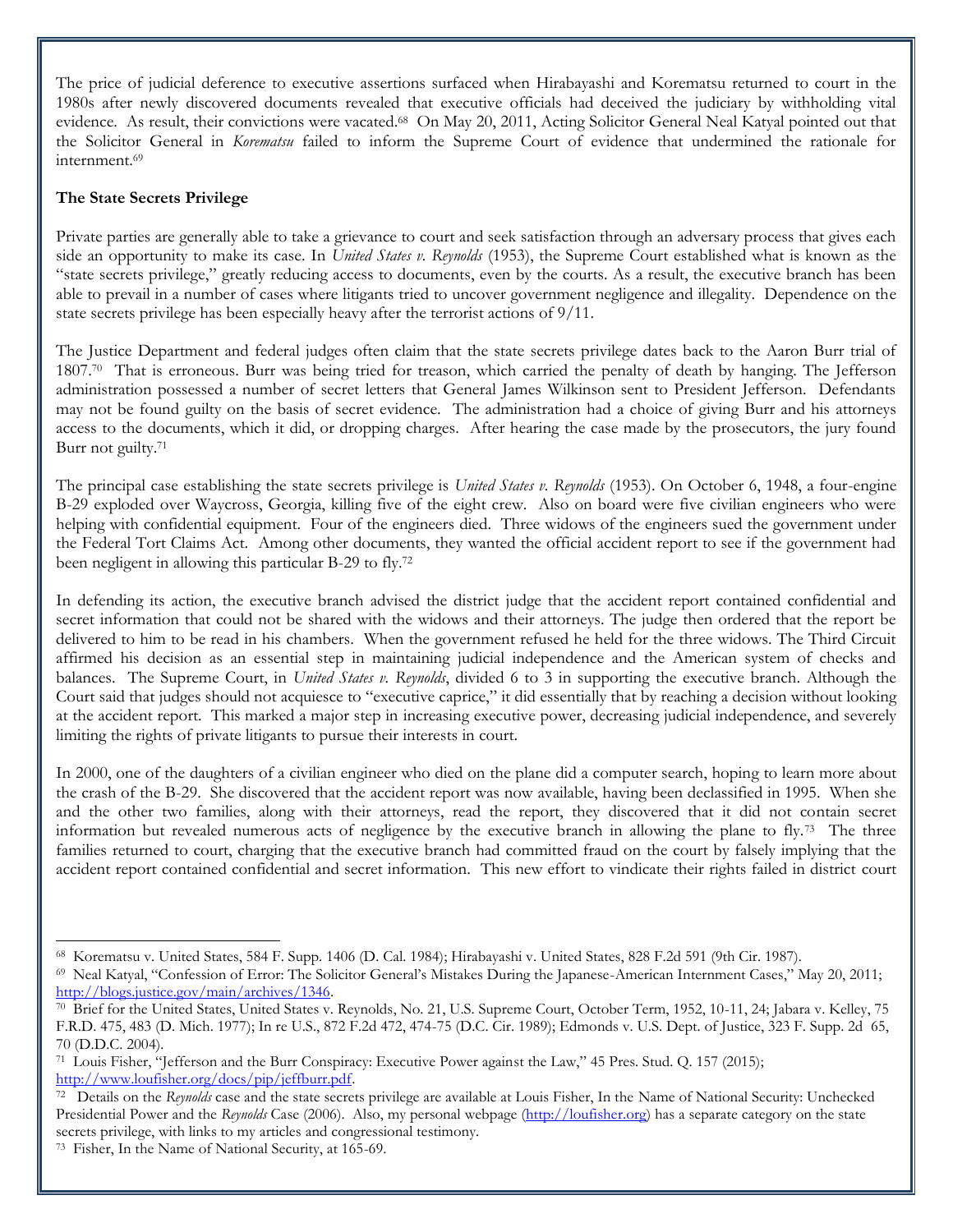and the Third Circuit. The Supreme Court refused to hear their appeal.<sup>74</sup>

After the terrorist attacks of 9/11, the Bush administration regularly cited the state secrets privilege to prevent litigants from seeking assistance from the judiciary in cases involving warrantless surveillance, torture, and other matters. Individuals who brought lawsuits against the Central Intelligence Agency and the Justice Department, including Khaled El-Masri and Maher Arar, had their cases dismissed because of the state secrets privilege. Nevertheless, on December 13, 2012, a unanimous opinion from the European Court of Human Rights ruled that El-Masri was an innocent victim of torture and abuse. As for Arar, on January 16, 2007, Canada released a three volume, 822-page report that detailed how Canadian intelligence officials had passed false warnings and unreliable information about Arar to the United States. Canada publicly apologized to Arar and his family and provided \$9.75 million in compensation. Arar's appeal to the second Circuit was unsuccessful, and on June 14, 2010, the Supreme Court denied his petition for certiorari. No one in the Bush or Obama administrations expressed any apology or statement of regret for the U.S. role in his mistreatment.

The unwillingness of federal judges to independently examine charges of executive branch illegality is illustrated by the Ninth's Circuit decision in *Mohamed v. Jeppesen Dataplan*, decided on September 8, 2010. The case was directed against a private contractor who helped the CIA send suspects abroad for interrogation and torture. The litigation began under Bush and continued under Obama, with each administration invoking the state secrets privilege. The Ninth Circuit offered what appeared to be a position of coequal power by citing an earlier case: "[W]e must make an independent determination whether the information is privileged."<sup>75</sup> From that same case it expressed its understanding that federal courts "take very seriously our obligation to review the [government's claims] with a very careful, indeed a skeptical eye."<sup>76</sup> Shortly after those encouraging words the court abandoned any pretense of judicial independence: ""[W]e acknowledge the need to defer to the Executive on matters of foreign policy and national security and surely cannot legitimately find ourselves second-guessing the Executive in this arena."<sup>77</sup>

In a speech on May 21, 2009 at National Archives, President Obama raised objections to the state secrets privilege, saying it "has been over-used" and should not be invoked "merely because it reveals the violation of a law or embarrassment to the government." Yet his administration continued the reliance on the state secrets privilege by the Bush administration, concluding that no change was warranted in the cases El-Masri, Arar, and Jeppesen Dataplan. The Obama administration asserted the privilege in new cases involving NSA surveillance (*Shubert v. Obama*) and the use of drones to kill U.S. citizens abroad (*Al-Aulaki v. Obama*).

One more example will underscore the continuity of the state secrets privilege used by the Bush and Obama administrations. On January 2, 2005, Rahinah Ibrahim, a Malaysian Muslim pursuing her graduate studies at Stanford University, arrived at the San Francisco airport to fly to Malaysia. She discovered she could not board her plane because her name was on the federal government's No Fly List. The belief that she was a security risk was an apparent mistake because she was allowed to board a plane the next day to return to Malaysia. Yet her situation remained unclear, forcing her to file a complaint in federal court in January 2006 to challenge the government's action and seek damages.

As the litigation continued, Attorney General Eric Holder on April 23, 2013, signed a declaration that claimed the state secrets privilege over certain documents. In court, it was discovered that an FBI agent admitted he had improperly filled out a form on Ibrahim, doing it "exactly the opposite way" from the instructions given him, thereby wrongly placing her on the No Fly List. Instead of apologizing to Ibrahim and compensating her for the government's error, the Obama administration insisted on invoking the state secrets privilege.<sup>78</sup> Eventually, District Judge William Alsup ordered the government to remove all references to the mistaken designations by the FBI agent and make other corrections.

### **Conclusion**

The preamble to the Constitution identifies a number of fundamental values: "to form a more perfect Union, establish Justice, insure domestic Tranquility, provide for the common defense, promote the general Welfare, and secure the Blessings of Liberty to ourselves and our Posterity." In times of emergencies and national threats, the values of justice, welfare and liberty

<sup>74</sup> Id. at 176-211.

<sup>75</sup> Mohamed v. Jeppesen Dataplan, Inc., 614 F.3d 1070, 1080 (9th Cir. 2010), citing Al-Haramain, 507 F.3d 1190, 1202 (9th Cir. 2007).

<sup>76</sup> 614 F.3d at 1082.

<sup>77</sup> Id. at 1081-82.

<sup>78</sup> Louis Fisher, "Government Errors Are Shrouded in Secrecy," National Law Journal, March 10, 2014;

[http://www.loufisher.org/docs/ssp/nofly.pdf.](http://www.loufisher.org/docs/ssp/nofly.pdf)